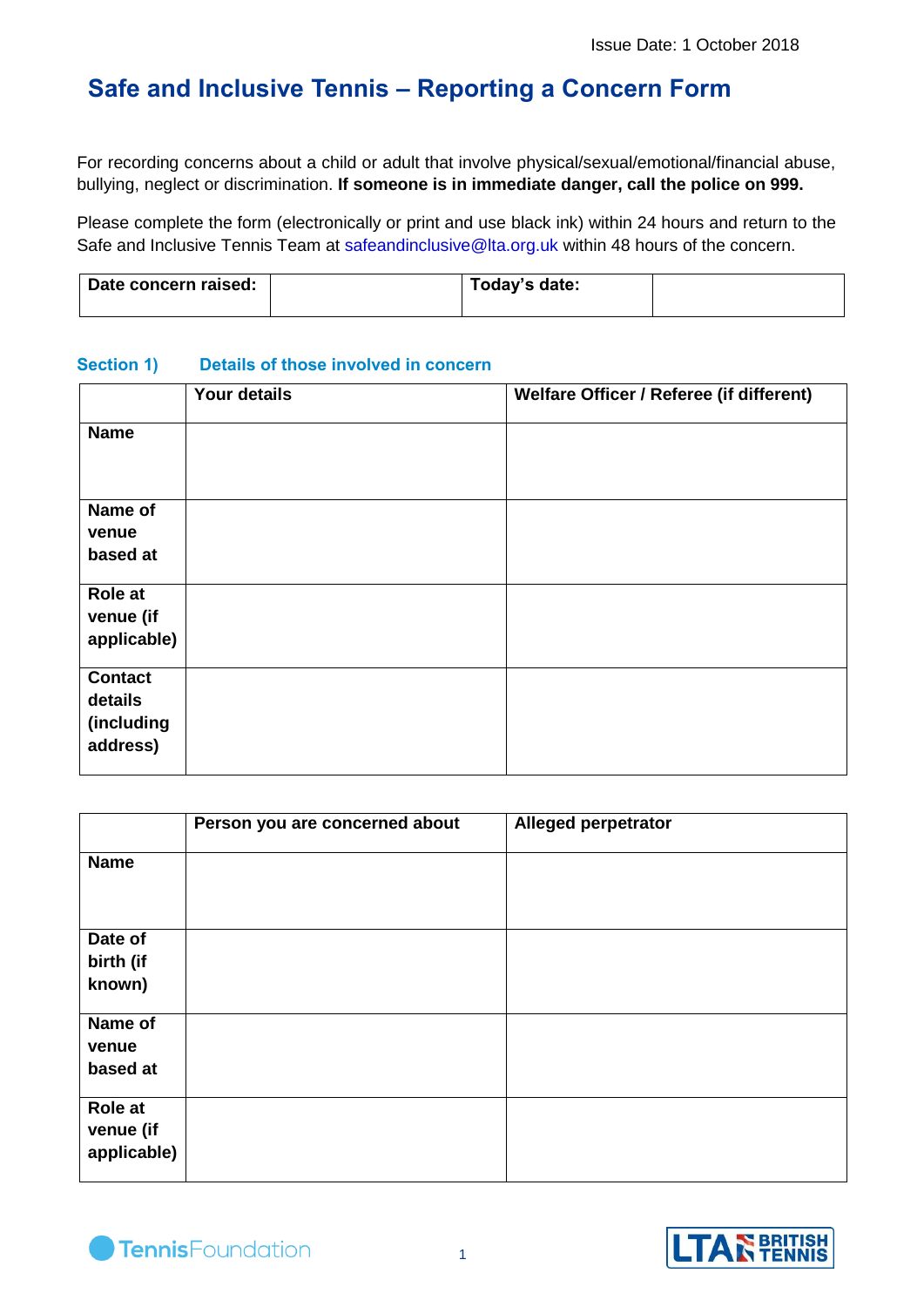|                                                     | Person you are concerned about | <b>Alleged perpetrator</b> |
|-----------------------------------------------------|--------------------------------|----------------------------|
| <b>Contact</b><br>details<br>(including<br>address) |                                |                            |

|     |    | Is the Welfare Officer/Referee aware of the concern? (please delete) |
|-----|----|----------------------------------------------------------------------|
| Yes | Nο |                                                                      |

#### **Section 2) Details of the concern**

| <b>What happened?</b>                                                                                                                |                                                                            |
|--------------------------------------------------------------------------------------------------------------------------------------|----------------------------------------------------------------------------|
| Please include:<br>When<br>Where<br>Who told you about the<br>concern<br>Who was involved<br>٠<br>Any visible injuries?<br>$\bullet$ |                                                                            |
|                                                                                                                                      |                                                                            |
| <b>Additional comments</b>                                                                                                           |                                                                            |
|                                                                                                                                      | Is there any other information which you think is relevant to the concern? |
|                                                                                                                                      |                                                                            |
|                                                                                                                                      |                                                                            |
|                                                                                                                                      |                                                                            |
|                                                                                                                                      |                                                                            |
|                                                                                                                                      |                                                                            |

### Section 3) Details of the parent or carer of the person you are concerned about (if **relevant)**

**Name(s)**